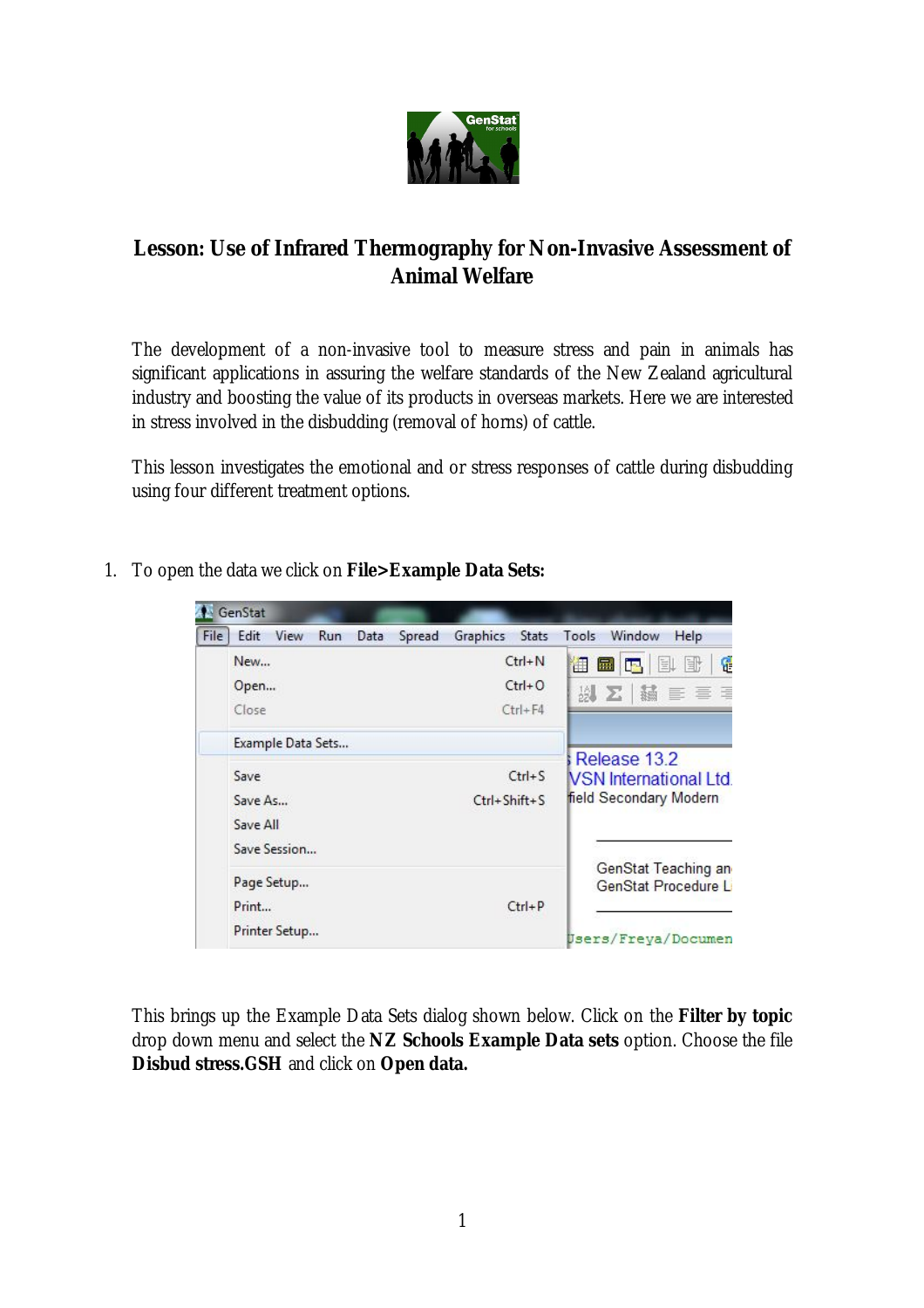| Look for file:                                                                                  |                                                                                                                                                                                                                                                                                                                                                                                                      |   |
|-------------------------------------------------------------------------------------------------|------------------------------------------------------------------------------------------------------------------------------------------------------------------------------------------------------------------------------------------------------------------------------------------------------------------------------------------------------------------------------------------------------|---|
| Disbud stress.GSH                                                                               |                                                                                                                                                                                                                                                                                                                                                                                                      |   |
| Filter by topic:                                                                                |                                                                                                                                                                                                                                                                                                                                                                                                      |   |
|                                                                                                 | NZ Schools Example Data sets from J Harraway University of Otago                                                                                                                                                                                                                                                                                                                                     |   |
| File                                                                                            | Description                                                                                                                                                                                                                                                                                                                                                                                          |   |
| Australian Touris<br>Cholesterol.gsh<br>Cockles.gsh                                             | Australian Electri Times series of Australian Electricity usage<br>Attitudes of Australian Tourists<br>Levels or Cholesterol in control and treated groups<br>Clothing Sales.GSH Time series of clothing sales<br>Results from a survey on Cockles found on the sea bed                                                                                                                              | Ξ |
| Disbud stress.GSH<br>Dolphin.gsh<br>Fish Species Ass<br>Herpes.gsh<br>Himalayas.gsh<br>Iron.gsh | Disbudding data on 30 dairy calves for 4 treatments<br>Skull measurements of Maui and Hectors dolphin<br>NZ Fish species asset values 1996-2003<br>Occurence of Herpes in 1890 men<br>Blood measurements over 15 days for 17 people going into high<br>Iron levels in young children<br>Mens 10000m W Mens 10000m track event world record<br>Mens 1500m Wo Mens 1500m track event world record<br>ш | ۰ |

This opens a spreadsheet (displayed below) containing data from a study investigating the effects of 4 different disbudding treatments on dairy calves, which was carried out by Mairi Stewart (AgResearch, Ruakura):

| Spreadsheet [Disbud stress.GSH]<br>$\mathbb{R}$<br>$\Box$<br>o |         |               |                        |                                        |                                        |
|----------------------------------------------------------------|---------|---------------|------------------------|----------------------------------------|----------------------------------------|
| Row                                                            |         | Tag Treatment | Base eye temperature C | Temperature in first 3 mins post treat | Change in eye temperature              |
|                                                                |         | 5124 Control  | 37.01                  | 37.23                                  | 0.21                                   |
| $\overline{2}$                                                 |         | 5659 Control  | 37.05                  | 36.75                                  | $-0.30$                                |
| 3                                                              |         | 5656 Control  | 37.36                  | 37.60                                  | 0.24                                   |
|                                                                |         | 5677 Control  | 37.91                  | 37.82                                  | $-0.09$                                |
|                                                                |         | 5132 Control  | 37.59                  | 37.85                                  | 0.26                                   |
| $\epsilon$                                                     |         | 5950 Control  | 38.06                  | 37.90                                  | $-0.16$                                |
|                                                                |         | 5685 Control  | 37.40                  | 37.33                                  | $-0.07$                                |
| $\mathbf{a}$                                                   |         | 5129 Control  | 37.58                  | 37.65                                  | 0.07                                   |
| $\overline{9}$                                                 | 5678 LA |               | 37.12                  | 37,36                                  | 0.24                                   |
| 10                                                             | 5538 LA |               | 37.55                  | 37.42                                  | $-0.13$                                |
| 11                                                             | 5657 LA |               | 37.37                  | 37.30                                  | $-0.07$                                |
| 12                                                             | 5682 LA |               | 37.44                  | 37.45                                  | 0.01                                   |
| 13                                                             | 5673 LA |               | 37.34                  | 37.30                                  | $-0.04$                                |
| $2\sqrt{4}$                                                    | F0071A  |               | 27E2                   | 27C <sub>0</sub>                       | $\overline{\phantom{a}}$<br>0.4c<br>▸∣ |

In this study 30 calves were allocated to one of 4 treatments for disbudding and stress levels were monitored using infrared thermography (a non-invasive method which measured eye-temperature).

In the spreadsheet the data recorded is **Tag**, **Treatment, Base\_eye\_temperature\_C** (eye temperature at baseline), **Temperature-in\_first\_3\_mins\_post\_treat,** and **Change\_in\_eye\_temperature\_C.** The four treatment types recorded are **Control, LA**  (local anaesthetic injection, mock disbudding), **DB** (disbudded with saline injection) and **LADB** (disbudded with local anaesthetic injection).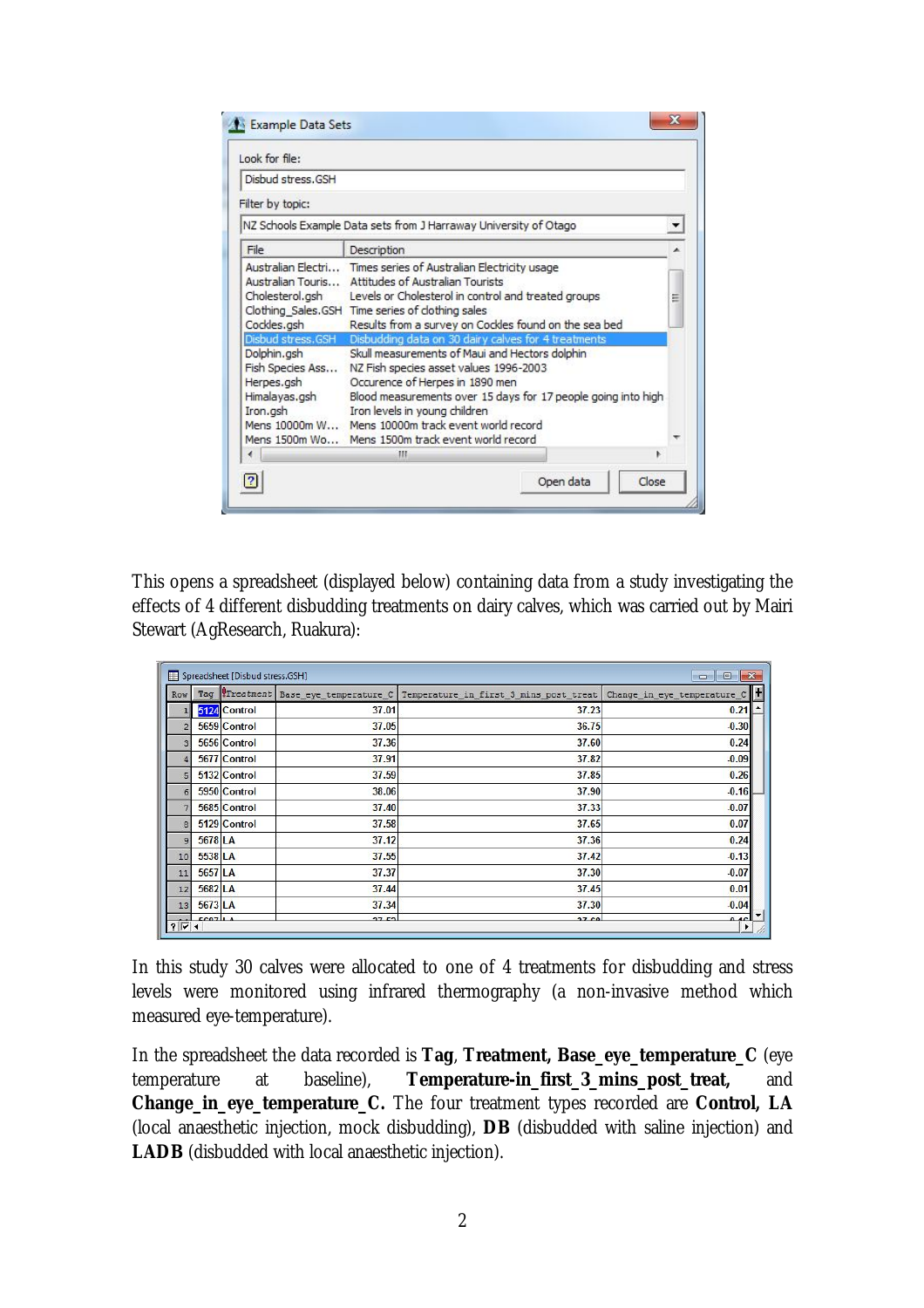It is important to know what our data looks like, as it may help us to understand the results of the calculations that we will be doing later on.

| File Edit View<br>Run         | Spread<br>Data     | Graphics<br><b>Stats</b> | Tools<br>Window | Help                                            |                   |                                  |
|-------------------------------|--------------------|--------------------------|-----------------|-------------------------------------------------|-------------------|----------------------------------|
| 省后日<br>Ж<br><b>th</b> C<br>a, | $\Omega \subseteq$ | Create Graph             |                 |                                                 | 图伊马普              | $\blacktriangleleft$<br><b>M</b> |
| - 米野堂<br>E<br>画               |                    | 2D Scatter Plot          |                 | $\equiv$ $\equiv$ $\frac{10}{2}$ $\frac{10}{2}$ |                   | 用腰服                              |
| Output<br>⋿                   | <b>Row</b>         | 2D Line Plot             |                 | rature C                                        | Temperature in fi |                                  |
| Input Log                     |                    | 3D Scatter Plot          |                 | 37.01                                           |                   |                                  |
| Event Log                     |                    | Histogram                |                 | 37.05                                           |                   |                                  |
| <b>Books</b><br>Menus         |                    | Bar Chart                |                 | 37.36                                           |                   |                                  |
| Text                          |                    | Boxplot                  |                 | 37.91                                           |                   |                                  |
|                               | 5                  | Dot Histogram            |                 | 37.59                                           |                   |                                  |
|                               | 6                  | Dot-plot                 |                 | 38.06                                           |                   |                                  |
|                               |                    | Rug Plot                 |                 | 37.40                                           |                   |                                  |
|                               | 8                  | Pie Chart                |                 | 37.58                                           |                   |                                  |
|                               | ٩                  | Stem and Leaf            |                 | 37.12                                           |                   |                                  |

2. The first step of the analysis is to plot the change in eye temperature against the four treatment groups. Fist click on **Graphics>Dot Histogram:**

In the **How are the data organized** box click on **Groups factor with variate,** then enter Change\_in\_eye\_temperature into the **Data variate** box and Treatment into the **Grouping factor** box. Either click **Run** to plot the graph with default settings, or click on the **Options** tab to modify the graph (e.g. add a title):



What can you see from the graph?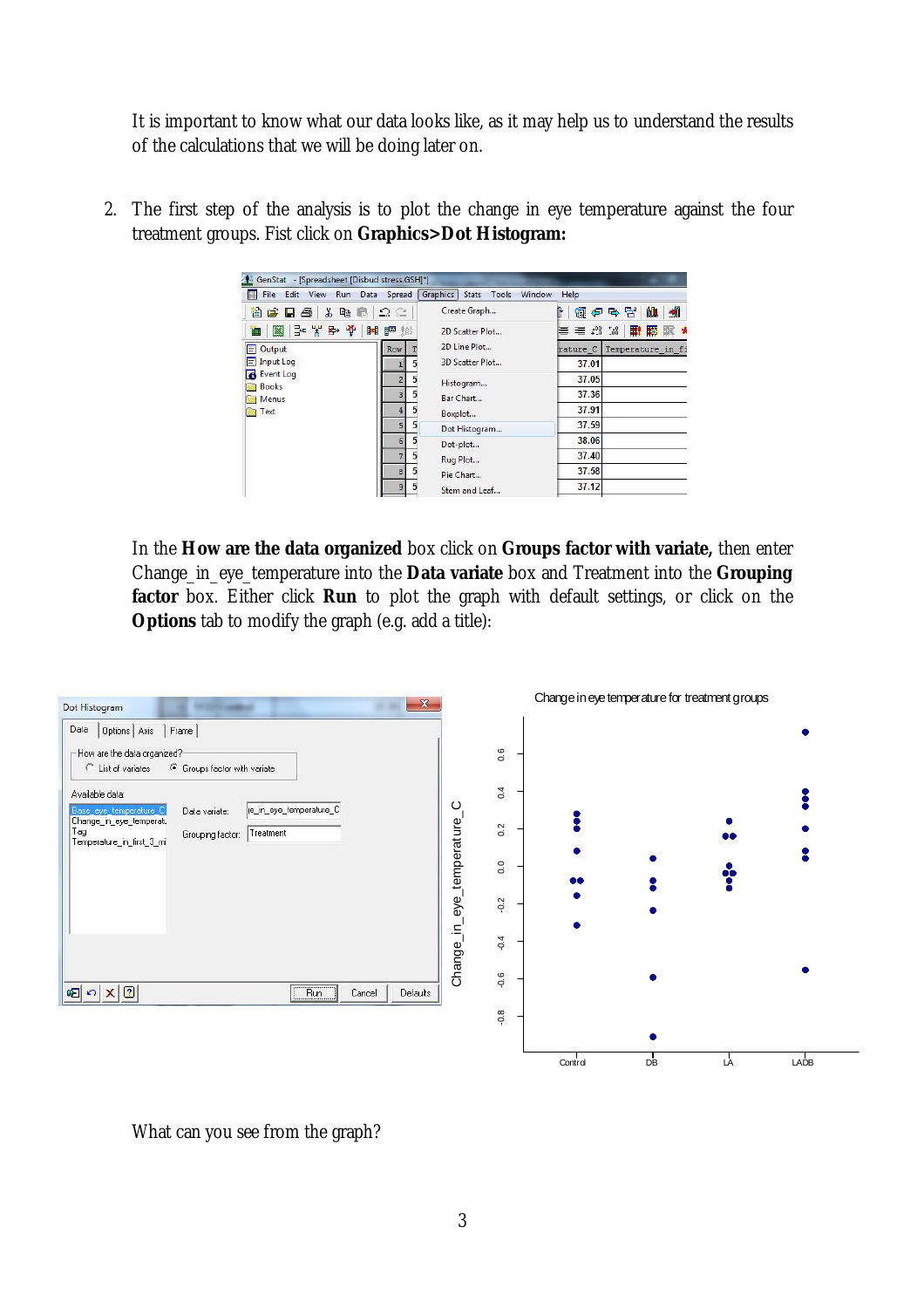3. Now we want to calculate the mean change in eye temperature and the standard error for each treatment mean (SEM). To do this we use **Stats>Summary Statistics:** 



Enter the change in eye temperature variable into the **Variates** box, and the Treatment variable into the **By Groups** box. Tick the **No. Of Values, Arithmetic Mean,** and **Standard Deviation** boxes, then click on the **More statistics** button and tick the **Standard Error of Mean** box. Click on **Run** then click on **Save.**

| Summary Statistics                                                            |                                 | $\Box$                            |
|-------------------------------------------------------------------------------|---------------------------------|-----------------------------------|
| Available Data:<br>Treatment<br>$\rightarrow$                                 | Variates:<br>Leye_temperature_C | By Groups:<br>Treatment           |
| Display<br>$\overline{\mathbf{v}}$ No. of Values<br>No. of Non-missing Values | Minimum<br>Maximum              | Range (max-min)<br>Lower Quartile |
| No. of Missing Values                                                         | Variance                        | Upper Quartile                    |
| Arithmetic Mean<br>Median                                                     | $\nabla$ Standard Deviation     | Sum of Values<br>More statistics  |
| Graphics:<br>Histogram                                                        | Boxplot                         | Stem and Leaf                     |
| Normal Plot                                                                   |                                 |                                   |
| ħ                                                                             | Cancel<br>Run                   | Defaults<br>Save                  |

Under the **Save** options, tick the **Display in Spreadsheet** Box then press **Save**. This will produce your summary statistics in a new spreadsheet. The summary statistics can also be found in the GenStat Output Window.

| Row | UnitLabels | 'Control'1 | PDB'        | ™LA™      | Change in eye temperat Change in eye temperat Change in eye temperat Change in eye temperat<br>I'LADB' |
|-----|------------|------------|-------------|-----------|--------------------------------------------------------------------------------------------------------|
|     | 1 NVAL     |            |             |           |                                                                                                        |
|     | 2 MEAN     | 0.0213255  | $-0.310566$ | 0.0357405 | 0.20804                                                                                                |
|     | $3$ SD     | 0.206937   | 0.370167    | 0.132248  | 0.371898                                                                                               |
|     | 4 SEM      | 0.0731634  | 0.15112     | 0.0467568 | 0.131486                                                                                               |

New Spreadsheet: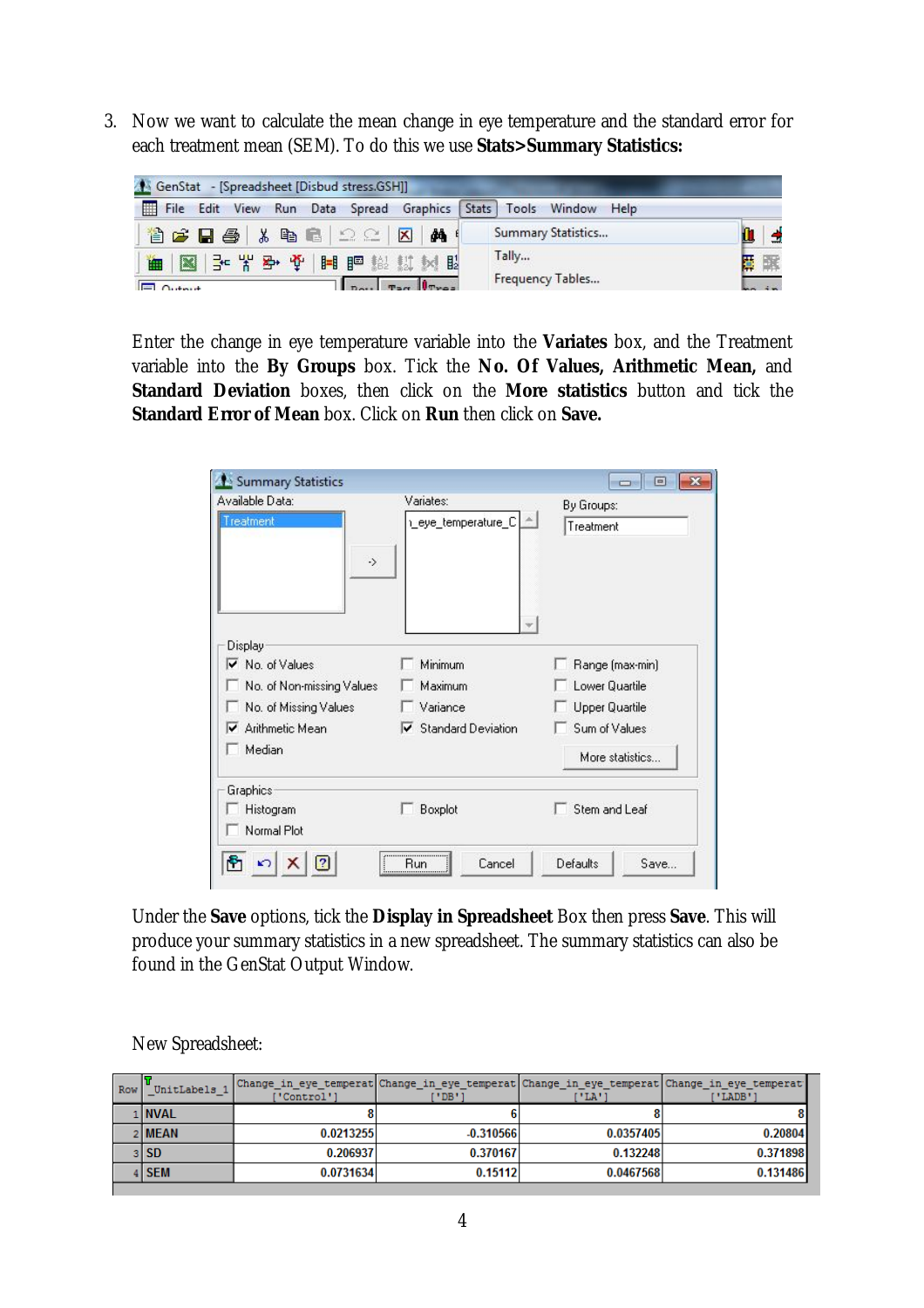GenStat Output Window:

Summary statistics for Change\_in\_eye\_temperature\_C: Treatment Control

| Number of values $=$     | 8      |
|--------------------------|--------|
| Mean $=$                 | 0.0213 |
| Standard deviation $=$   | 0.207  |
| Standard error of mean = | 0.0732 |

Using these summary statistics, calculate a 95% confidence interval for the mean change in eye temperature for each treatment group (use a large sample value of 1.96 or 2). What do you conclude?

Note: In practice a *t*-value should be used as we have small samples for each of the treatments. The *t*-value would have 8-1=7 degrees of freedom (df) for treatments 1, 2, and 4, but only 6-1 df for treatment 3.

4. For each of the treatment means, we want to calculate the bootstrap confidence interval. The bootstrap technique involves randomly sampling a new dataset from the original sampled data. This creates a large number of datasets, that may have been seen if the experiment had been repeated many times (i.e. creates new datasets based on the original dataset).

To use the bootstrap technique for each of the treatments we must first separate the data so that only one treatment is sampled per time. To carry out this separation, use **Spread>Restrict/Filter>To Groups (factor levels).** This allows us to select which group(s) we want the data of.

The first treatment group is the **Control** group; select this group and press **OK.** This will hide all observations except those who were in the Control treatment group.

| Graphics<br>Spread<br>Tools<br><b>Stats</b> | Window                | Help             |                                               |                       |
|---------------------------------------------|-----------------------|------------------|-----------------------------------------------|-----------------------|
| New                                         | Þ<br>訨                | 冊                | 仙<br>(開 伊 라 답 )<br>劃                          | $\vert$ <sup>2</sup>  |
| Column                                      | $\blacktriangleright$ | 블 틀 클 .;? *:?    | 罰<br>匿                                        | 騳<br>曙<br>图<br>$\ast$ |
| Factor                                      | $\blacktriangleright$ |                  | emperature C Temperature in first 3 mins post |                       |
| Calculate                                   | $\blacktriangleright$ | 37.01            |                                               |                       |
| Delete                                      | $\blacktriangleright$ | 37.05            |                                               |                       |
| Insert                                      | ٠                     | 37.36            |                                               |                       |
| Select                                      | r                     | 37.91            |                                               |                       |
| <b>Restrict/Filter</b>                      | Þ                     |                  | <b>Display Restricted Rows</b>                |                       |
| Sort                                        | $Ctrl + F9$           | Subset on Update |                                               | Ctrl+Shift+U          |
| Manipulate                                  |                       |                  | By Logical Expression                         | $Ctrl + 0$            |
| Sheet                                       | ٠                     |                  | To Groups (factor levels)                     | Ctrl+Shift+F9         |
| <b>Book</b>                                 |                       | By Value         |                                               | $Alt + F9$            |
| Add                                         |                       |                  |                                               |                       |
|                                             |                       | Selected Rows    |                                               |                       |

| Factor:                      | 0K                                     | Apply |
|------------------------------|----------------------------------------|-------|
| Treatment                    |                                        |       |
| Selected Levels:             | Cancel                                 | Help  |
| Control<br>DB.               | Remove All                             |       |
| LA<br>LADB                   |                                        |       |
|                              | Restriction Type                       |       |
|                              | $\epsilon$ Include                     |       |
|                              | $C$ Exclude                            |       |
|                              | the selected levels                    |       |
|                              | in the data for<br>display or analysis |       |
| <b>Existing Restrictions</b> |                                        |       |
| C Combine with New           | C Replace with New                     |       |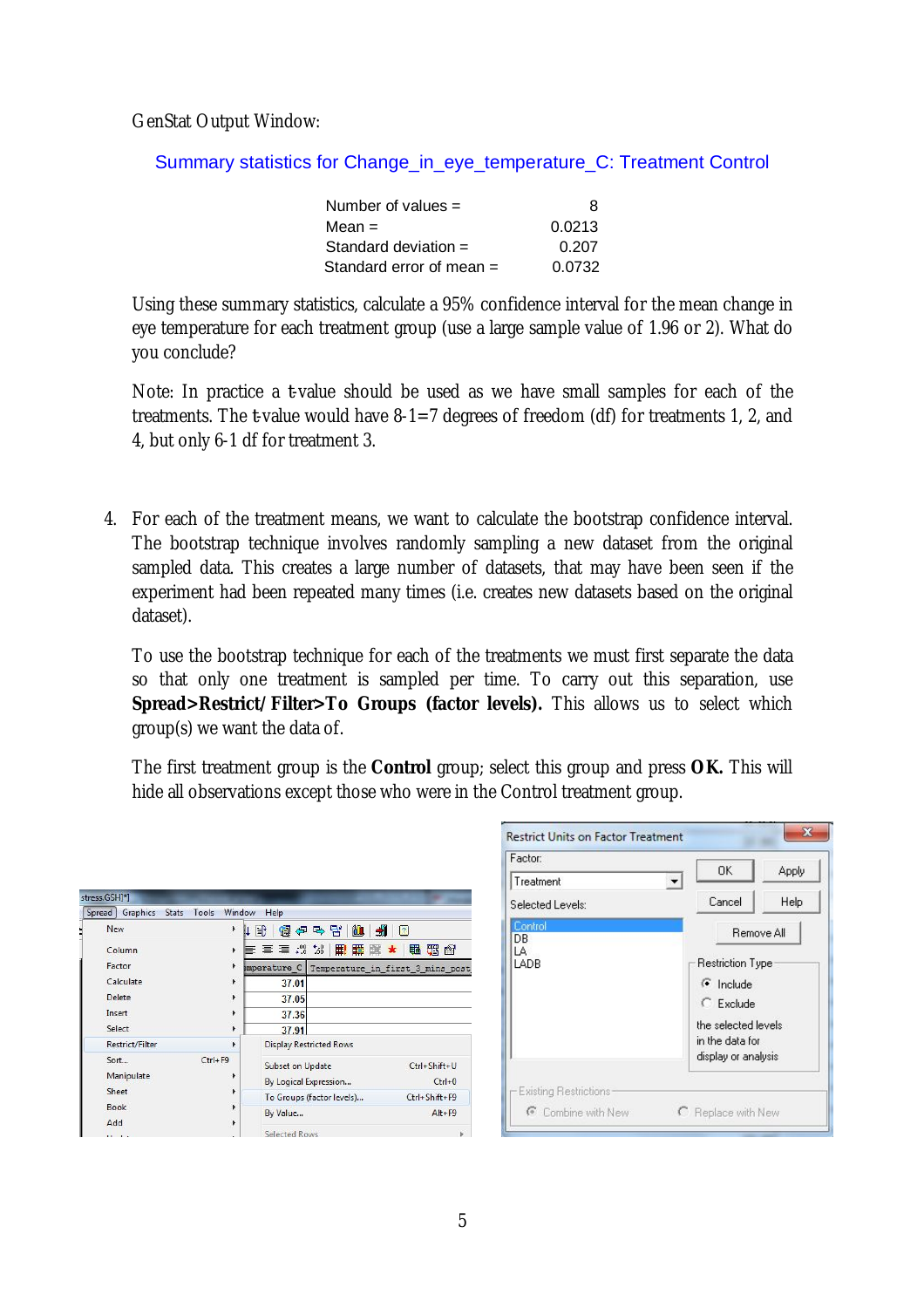Now we are ready to carry out the bootstrapping and calculate the bootstrap confidence interval (for the control group).

Calculate a bootstrap confidence interval by using **Stats>Bootstrap:**

| GenStat                                                                                                  |                                                                                                  |                                                                                                                                |         |
|----------------------------------------------------------------------------------------------------------|--------------------------------------------------------------------------------------------------|--------------------------------------------------------------------------------------------------------------------------------|---------|
| File Edit View<br>Run<br>Data<br>人名尼<br>省后日争<br>子半到单目 同期 数<br>K<br>瞴<br>Output<br>ΞΙ<br><b>Input Log</b> | Spread<br>Graphics<br>2C<br>×<br>Spreadsher<br>▦                                                 | Tools<br>Stats  <br>Window<br>Help<br>Summary Statistics<br>Tally<br>Frequency Tables<br>Summary Tables                        | n       |
| <b>Event Log</b><br><b>Books</b><br>Disbud stress.GSH<br>中.<br>Menus<br>Text                             | Tag<br>Row<br>5124<br>5659<br>$\overline{2}$<br>5656<br>3<br>5677<br>4<br>5132<br>5<br>5950<br>6 | t-tests<br><b>Binomial Tests</b><br>Poisson Tests<br>Nonparametric Tests<br>Contingency Tables (Chi-square)<br>Goodness of Fit | ₽r<br>¥ |
|                                                                                                          | 5685<br>7<br>5129<br>g.<br>5678<br>$\overline{9}$<br>5538<br>10<br>5657<br>11                    | Correlations<br>Linear Regression<br>Analysis of Variance<br><b>Time Series</b><br>Bootstrap                                   | r<br>r  |

Choose **Mean of one sample** in the **Statistic** box, and put the variable **Change\_in\_eye\_temperature\_C** into the **Data Variate** box. Set the **Number of Bootstrap Samples** to a large value, for example 10000, then click **Run:**

| <b>Bootstrap Resampling</b>                                       |                 |                              |         |                             | $\Box$ |
|-------------------------------------------------------------------|-----------------|------------------------------|---------|-----------------------------|--------|
| Available Data:<br>Base_eye_temperature_<br>Change_in_eye_tempera | Statistic:      | Mean of one sample           |         |                             |        |
| Tag<br>Temperature_in_first_3_i                                   | Data Variate:   |                              |         | Change_in_eye_temperature_C |        |
| Ш<br>₫                                                            |                 | Number of Bootstrap Samples: |         | 10000                       |        |
| 2                                                                 | $\vdots$<br>Run | Cancel                       | Options | Defaults                    | Store  |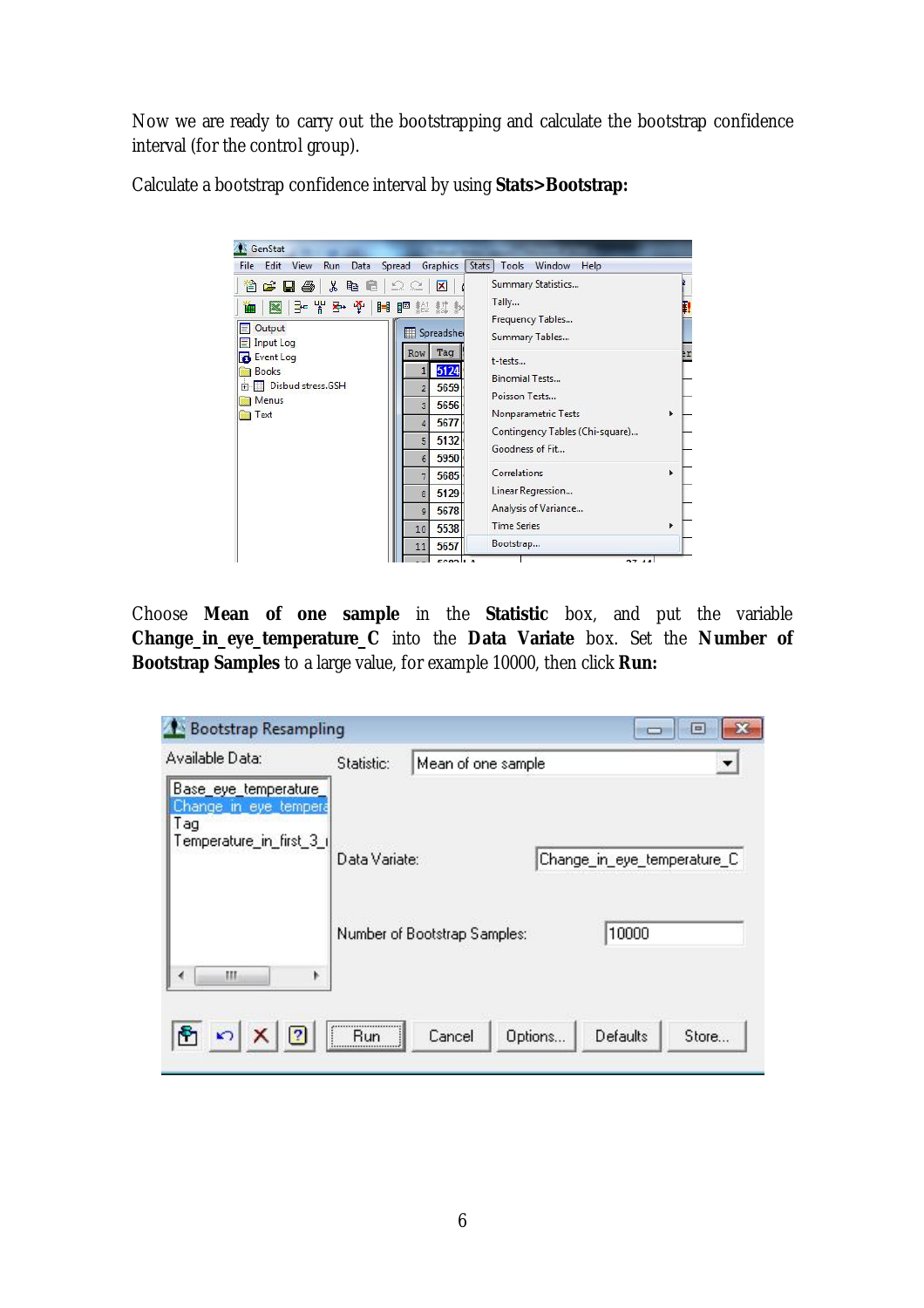After running the bootstrap sampling, a distribution graph will be produced in your output. This graph shows the distribution of the mean of the bootstrap samples, and will be similar to the one shown below:



What distribution do the means of the bootstrap samples appear to follow?

By clicking onto the GenStat Output Window, we can see some summary statistics from the bootstrap sampling, including the mean, standard error, and confidence interval:

### Bootstrap estimates, from 10000 bootstrap samples

|       |        |        |           | 95% confidence interval |
|-------|--------|--------|-----------|-------------------------|
| Label | mean   | s.e.   | lower     | upper                   |
| Mean  | 0.0202 | 0.0676 | $-0.1133$ | 0.1504                  |

Repeat the procedure in step 4 for the remaining 3 treatment groups.

How do the bootstrap estimates of the mean for each treatment group compare to the treatment means we calculated previously? Do the bootstrap confidence intervals lead to the same conclusions as before (for each treatment group)?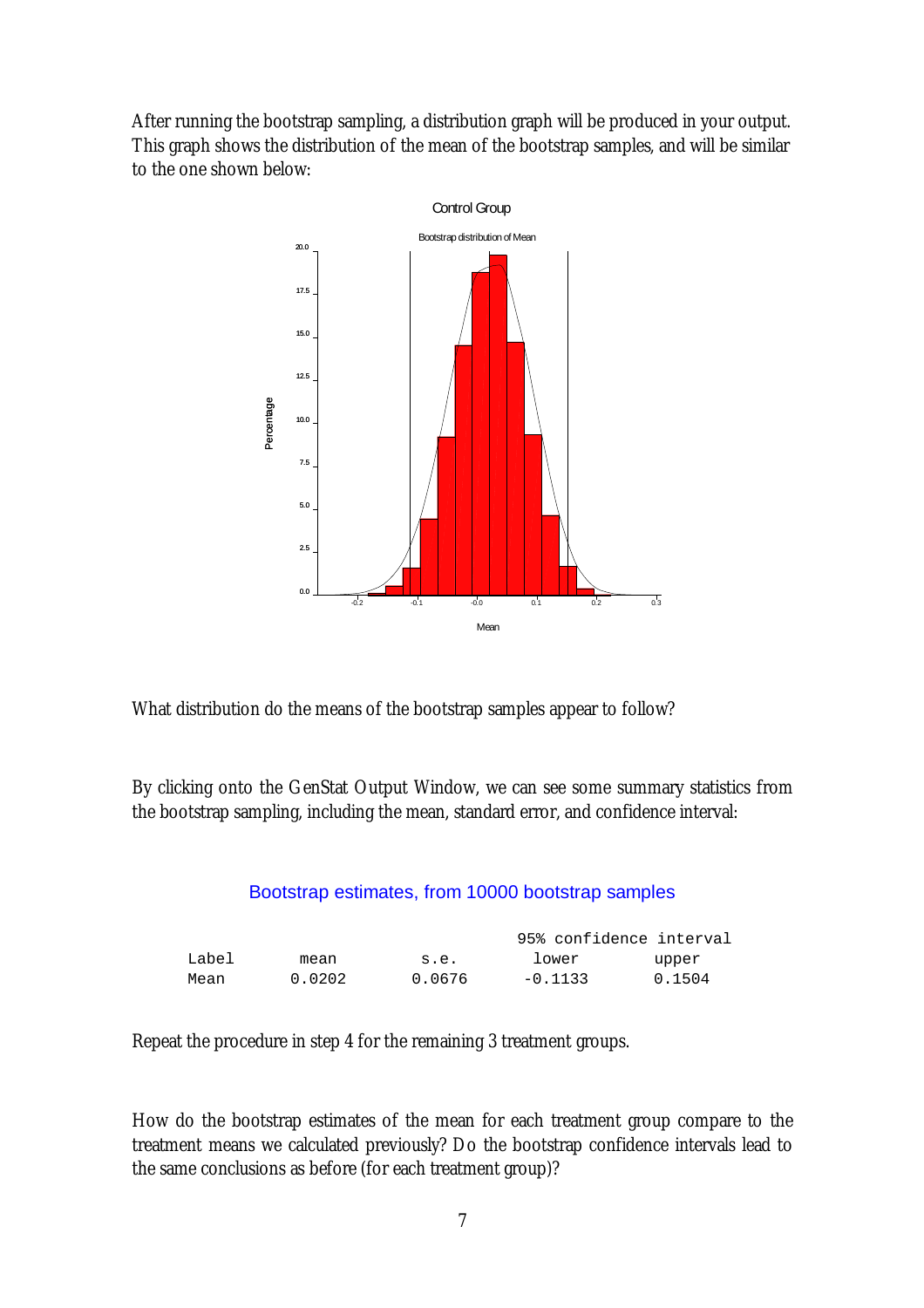5. To compare the treatment means for the DB and LABD treatments we want to set up a 95% confidence interval for the difference between the means.

To do this we first use **Spread>Restrict/Filter> To Groups (factor levels)** as was performed at the start of part 4. Click on **DB** so it is highlighted, then hold down **Ctrl** and click on **LADB** so it is also highlighted. Click **OK:**

| Factor:                      | 0K                      | Apply |
|------------------------------|-------------------------|-------|
| Treatment                    |                         |       |
| Selected Levels:             | Cancel                  | Help  |
| Control<br>DR                | Remove All              |       |
| LA                           |                         |       |
| LADB                         | <b>Restriction Type</b> |       |
|                              | $\epsilon$ Include      |       |
|                              | $C$ Exclude             |       |
|                              | the selected levels.    |       |
|                              | in the data for         |       |
|                              | display or analysis     |       |
|                              |                         |       |
| <b>Existing Restrictions</b> |                         |       |
| C Combine with New           | Replace with New        |       |

Calculate the mean and standard error for the difference between means by using **Stats>t-tests:**

| 囲<br>File Edit View<br>Run                                         | Data Spread                               | Graphics                |      | Tools<br><b>Stats</b><br>Window<br>Help |   |                                             |
|--------------------------------------------------------------------|-------------------------------------------|-------------------------|------|-----------------------------------------|---|---------------------------------------------|
| 首片日语<br>电电<br>$\frac{1}{20}$<br>I 카 팔 바 카 카 -<br>$\mathbb{R}$<br>而 | $\Omega \subseteq$<br><b>HIP 检 过 5d 眼</b> | $\overline{\mathbf{x}}$ | đф   | Summary Statistics<br>Tally             |   | ᆒ<br>$\boxed{2}$<br>黽<br>■ 尾 尾  <br>$\star$ |
| Output<br>EI.<br>Input Log<br>E                                    | <b>Row</b><br>17                          | Tag<br><b>153 DB</b>    | Trea | Frequency Tables<br>Summary Tables      |   | re in first 3                               |
| Event Log                                                          | 18                                        | 5692 DB                 |      | t-tests                                 |   |                                             |
| <b>Books</b><br><b>Fig. Disbud stress.GSH</b>                      | 19                                        | $152$ DB                |      | Binomial Tests                          |   |                                             |
| Menus                                                              | 20                                        | 5691 DB                 |      | Poisson Tests                           |   |                                             |
| <b>Text</b>                                                        | 21                                        | 5949 DB                 |      | Nonparametric Tests                     | Þ |                                             |

In the **Test box** select Two-sample, and in the **Data Arrangement** box select Group factor with variate. Enter Change\_in\_eye\_temperature\_C into the **Data variate** box, and Treatment into the **Group factor** box. Click **Run:**

| Available Data:             | Test:                 |                            |                            |      |  |  |
|-----------------------------|-----------------------|----------------------------|----------------------------|------|--|--|
| reatment                    |                       | Two-sample                 |                            |      |  |  |
|                             | Data variate:         |                            | hange_in_eye_temperature_C |      |  |  |
|                             | Group factor:         |                            | Treatment                  |      |  |  |
|                             | Confidence Limit [%]: |                            | 95                         |      |  |  |
| Data Arrangement            |                       |                            | Type of Test               |      |  |  |
| <b>C</b> Two variates       |                       |                            | $\cap$ One-sided (y1 < y2) |      |  |  |
| G Group factor with variate |                       | $\cap$ One-sided (y1 > y2) |                            |      |  |  |
|                             |                       |                            | <b>C</b> Two-sided         |      |  |  |
|                             |                       | <br>Run                    | Options                    | Save |  |  |
|                             |                       | Cancel                     | Defaults                   |      |  |  |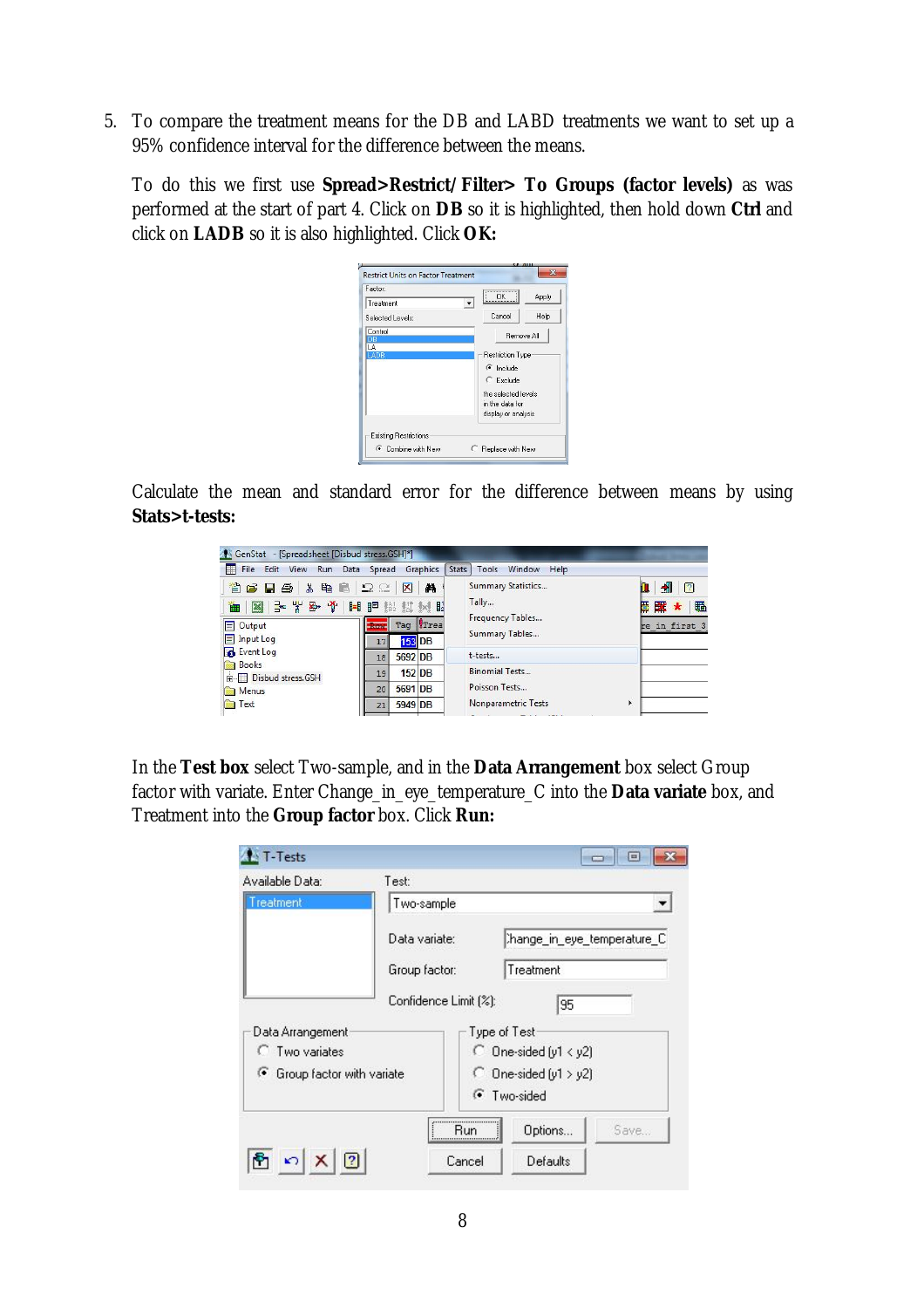In the GenStat Output Window you will find the mean, the standard error, and the confidence interval for the difference between the two means:

#### **Summary**

| Sample<br>DB<br><b>LADB</b>                           | Size<br>6<br>8 | Mean<br>$-0.3106$<br>0.2080 | Variance<br>0.1370<br>0.1383 | Standard<br>deviation<br>0.3702<br>0.3719 | Standard error<br>of mean<br>0.1511<br>0.1315 |
|-------------------------------------------------------|----------------|-----------------------------|------------------------------|-------------------------------------------|-----------------------------------------------|
| Difference of means:<br>Standard error of difference: |                | $-0.519$<br>0.200           |                              |                                           |                                               |

95% confidence interval for difference in means: (-0.9554, -0.08184)

How is the difference of means calculated? Note that this confidence interval is found using a t-value. Calculate the confidence interval using the mean and standard error values above and the large sample value of 1.96 or 2.

What conclusion can be drawn from our confidence interval in regard to the effect of the local anaesthetic?

6. We now want to calculate the bootstrap confidence interval for the difference between the two means in 5. To carry this out we must first rearrange the data so that DB and LADB are coded as 1 and 2 respectively (the bootstrap procedure automatically uses codes 1 and 2 in its calculations).

To recode the treatments, we first click on the treatment row, so that all treatments are highlighted. We then use **Spread>Factor>Edit Levels and Labels**:

| GenStat - [Spreadsheet [Disbud stress.GSH]*]<br>File Edit View Run Data Spread Graphics Stats Tools<br>囲 |                        |             | Window Help                                                      |                              |         |                             |
|----------------------------------------------------------------------------------------------------------|------------------------|-------------|------------------------------------------------------------------|------------------------------|---------|-----------------------------|
| 人心意<br>$\blacksquare$<br>僧<br>Ê                                                                          | New                    | Þ.          | ↓ 18<br>18<br><b>B' M</b><br>伊马                                  | $\blacksquare$<br>$\sqrt{2}$ |         |                             |
| <del>로</del> 뽑 라<br>Y.<br>$\mathbb{R}$<br>ℍ                                                              | Column                 |             | $\equiv$ $\equiv$ $\therefore$ $\approx$ $\approx$<br>■ 匿<br>▸ ᄐ | 雷图<br>職<br>BK.<br>$\star$    |         |                             |
| F<br>Output                                                                                              | Factor                 |             | Reorder Levels                                                   | Ctrl+Shift+F                 | treat   | Change_in_eye_temperature_C |
| $E$ Input Log                                                                                            | Calculate              |             | Calculate                                                        | $Ctrl + Alt + F$             | 37.23   | 0.21                        |
| Event Log                                                                                                | Delete                 |             | Product/Combine                                                  | Ctrl+Shift+F11               | 36.75   | $-0.30$                     |
| <b>Books</b><br>F-Book:5                                                                                 | Insert                 |             | Divide                                                           |                              | 37.60   | 0.24                        |
| 中国<br>Disbud stress.GSH                                                                                  | Select                 |             | Recode                                                           | Alt+Shift+F11                | 37.82   | $-0.09$                     |
| Menus                                                                                                    | <b>Restrict/Filter</b> |             | Standardize Levels                                               |                              | 37.85   | 0.26                        |
| <b>Bootstrap Resampling</b>                                                                              | Sort                   | $Ctrl + F9$ | Convert to                                                       |                              | 37.90   | $-0.16$                     |
| <b>Text</b><br>Manipulate                                                                                |                        |             |                                                                  | 37.33                        | $-0.07$ |                             |
|                                                                                                          | Sheet                  |             | Edit Levels and Labels                                           | $Alt + Shift + F$            | 37.65   | 0.07                        |
|                                                                                                          | Book                   |             | Reference Level                                                  | Ctrl+Alt+F12                 | 37.36   | 0.24                        |
|                                                                                                          | Add                    |             | Clear Levels                                                     |                              | 37.42   | $-0.13$                     |
|                                                                                                          | Update                 |             | Clear Labels                                                     |                              | 37.30   | $-0.07$                     |
|                                                                                                          | Set as Active Sheet    |             | Clear Colours                                                    |                              | 37.45   | 0.01                        |
|                                                                                                          | 5673 LA<br>13          |             | <b>Remove Unused Levels</b>                                      | Alt+Shift+F12                | 37.30   | $-0.04$                     |
|                                                                                                          | 5687 LA<br>14          |             |                                                                  |                              | 37.68   | 0.16                        |
|                                                                                                          | 5542 LA<br>15          |             | <b>Display Ordinals</b>                                          |                              | 37.37   | $-0.04$                     |
|                                                                                                          | 5686 LA<br>16          |             | Display Levels                                                   |                              | 37.83   | 0.14                        |
|                                                                                                          | 153 DB<br>17           |             | Display Labels<br>✓                                              |                              | 37.17   | $-0.10$                     |
|                                                                                                          | 5692 DB<br>18          |             | Copy Labels to Clipboard                                         | $Ctrl + F12$                 | 36.84   | $-0.60$                     |
|                                                                                                          | $152$ DB<br>19         |             | Paste Labels from Clipboard                                      | Ctrl+Shift+F12               | 36.68   | $-0.91$                     |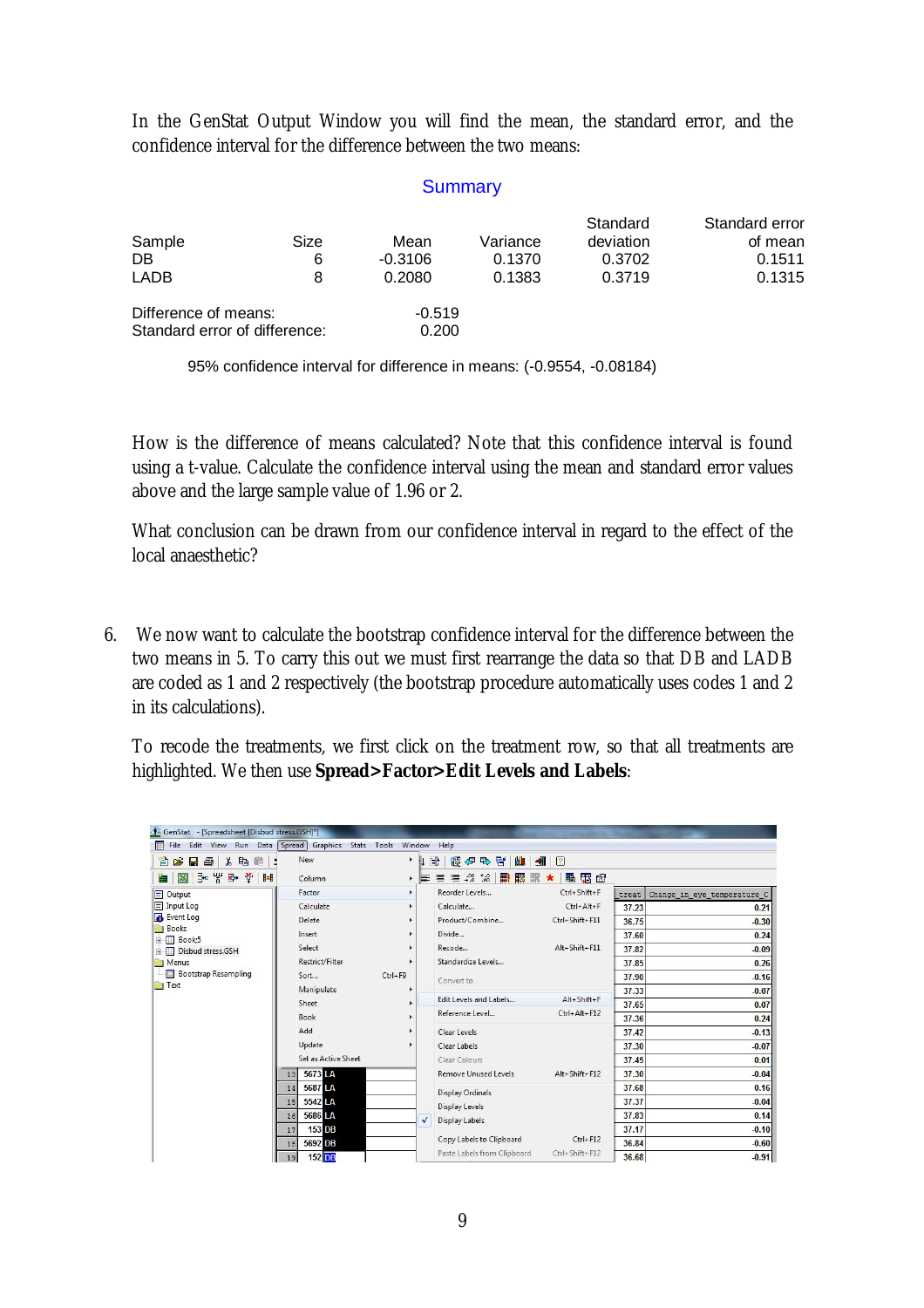Here we want to recode the **Ordinals** and **Levels** columns as follows:

## $Control = 4$   $DB = 1$   $LA = 3$   $LADB = 2$

| Ordinals | Levels |           | Labels |  | Counts | Colour |   |
|----------|--------|-----------|--------|--|--------|--------|---|
|          |        | 4 Control |        |  |        |        |   |
|          |        | 1 DB      |        |  |        |        | ٠ |
|          |        | 3 LA      |        |  |        |        | T |
|          |        | 2 LADB    |        |  |        |        |   |
|          |        |           |        |  |        |        |   |

Press **OK.** This means that DB and LADB will be the two treatments chosen when bootstrap sampling below (as 1 and 2 are the default bootstrap values)

To carry out the bootstrapping for the difference between the two means (DB and LADB) we use **Stats>Bootstrap.** 

In the **Statistic** box select **Difference between means of two samples**, and in the **Data Arrangement** box select **Group factor and variate.** Enter the variable **Change\_in\_eye\_temperature\_C** into the **Data Variate** box and **Treatment** into the **Groups Factor box.** Choose a large value for the **Number of Bootstrap Samples,** for instance 10000, then press **Run:**

| Treatment<br>Data Arrangement<br>Two variates<br>G Group factor and variate<br>Data Variate:<br>Change_in_eye_temperature_C<br>Treatment<br>Groups Factor:<br>10000<br>Number of Bootstrap Samples: |  |
|-----------------------------------------------------------------------------------------------------------------------------------------------------------------------------------------------------|--|
|                                                                                                                                                                                                     |  |
|                                                                                                                                                                                                     |  |
|                                                                                                                                                                                                     |  |
|                                                                                                                                                                                                     |  |